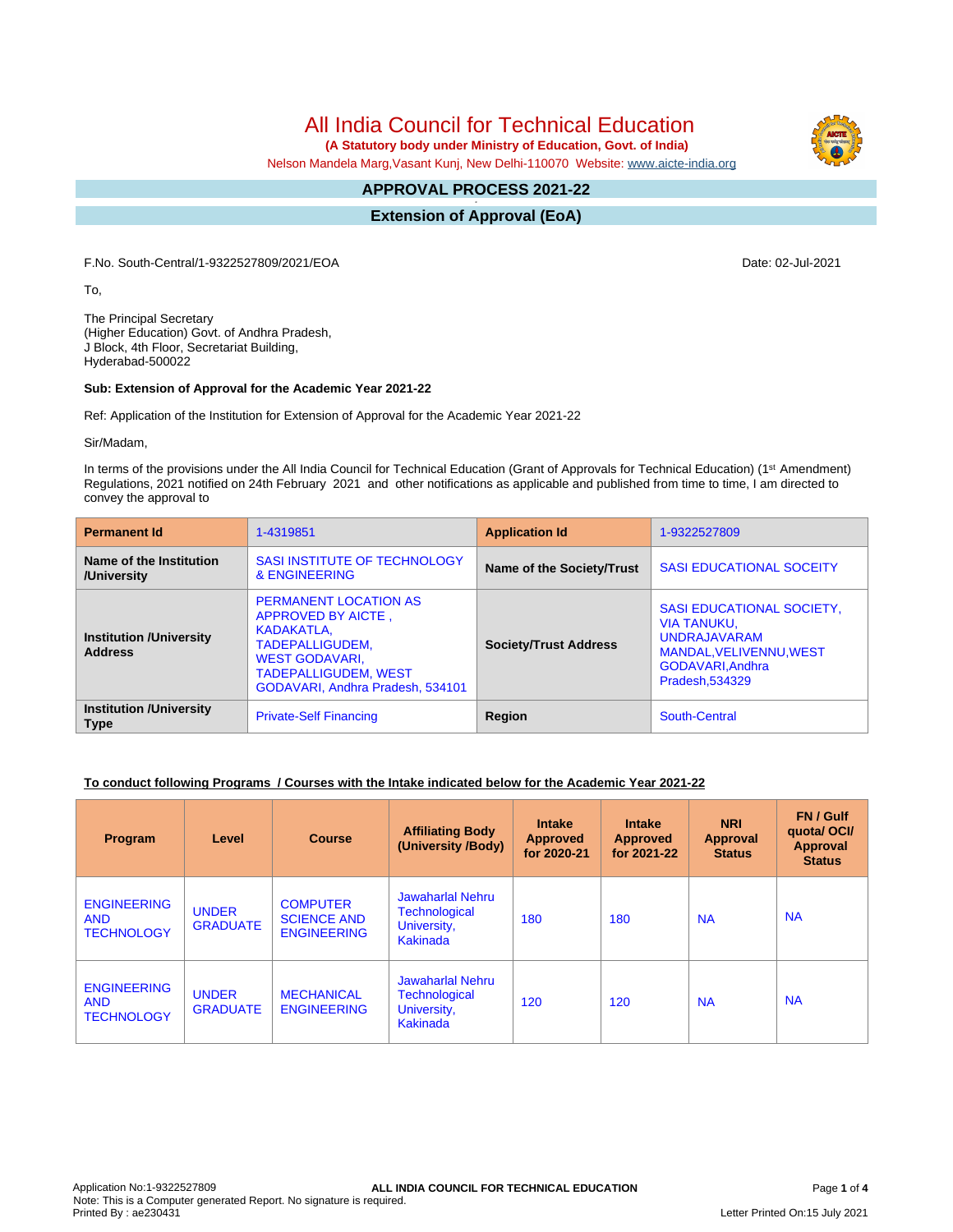| <b>ENGINEERING</b><br><b>AND</b><br><b>TECHNOLOGY</b> | <b>UNDER</b><br><b>GRADUATE</b> | <b>ELECTRONICS</b><br><b>AND</b><br><b>COMMUNICATIO</b><br><b>NS</b><br><b>ENGINEERING</b>             | <b>Jawaharlal Nehru</b><br>Technological<br>University,<br><b>Kakinada</b>           | 180 | 180    | <b>NA</b> | <b>NA</b> |
|-------------------------------------------------------|---------------------------------|--------------------------------------------------------------------------------------------------------|--------------------------------------------------------------------------------------|-----|--------|-----------|-----------|
| <b>ENGINEERING</b><br><b>AND</b><br><b>TECHNOLOGY</b> | <b>UNDER</b><br><b>GRADUATE</b> | <b>INFORMATION</b><br><b>TECHNOLOGY</b>                                                                | <b>Jawaharlal Nehru</b><br><b>Technological</b><br>University,<br><b>Kakinada</b>    | 60  | 60     | <b>NA</b> | <b>NA</b> |
| <b>MANAGEMENT</b>                                     | <b>POST</b><br><b>GRADUATE</b>  | <b>MBA</b>                                                                                             | <b>Jawaharlal Nehru</b><br>Technological<br>University,<br><b>Kakinada</b>           | 120 | 120    | <b>NA</b> | <b>NA</b> |
| <b>ENGINEERING</b><br><b>AND</b><br><b>TECHNOLOGY</b> | <b>POST</b><br><b>GRADUATE</b>  | <b>COMPUTER</b><br><b>SCIENCE AND</b><br><b>ENGINEERING</b>                                            | <b>Jawaharlal Nehru</b><br><b>Technological</b><br>University,<br><b>Kakinada</b>    | 18  | $9***$ | <b>NA</b> | <b>NA</b> |
| <b>ENGINEERING</b><br><b>AND</b><br><b>TECHNOLOGY</b> | <b>POST</b><br><b>GRADUATE</b>  | <b>VLSI AND</b><br><b>EMBEDDED</b><br><b>SYSTEMS</b>                                                   | <b>Jawaharlal Nehru</b><br>Technological<br>University,<br><b>Kakinada</b>           | 9   | 9      | <b>NA</b> | <b>NA</b> |
| <b>ENGINEERING</b><br><b>AND</b><br><b>TECHNOLOGY</b> | <b>POST</b><br><b>GRADUATE</b>  | <b>POWER</b><br><b>ELECTRONICS</b>                                                                     | <b>Jawaharlal Nehru</b><br><b>Technological</b><br>University,<br><b>Kakinada</b>    | 18  | $9***$ | <b>NA</b> | <b>NA</b> |
| <b>ENGINEERING</b><br><b>AND</b><br><b>TECHNOLOGY</b> | <b>UNDER</b><br><b>GRADUATE</b> | <b>ELECTRICAL</b><br><b>AND</b><br><b>ELECTRONICS</b><br><b>ENGINEERING</b>                            | <b>Jawaharlal Nehru</b><br><b>Technological</b><br>University,<br><b>Kakinada</b>    | 120 | 120    | <b>NA</b> | <b>NA</b> |
| <b>ENGINEERING</b><br><b>AND</b><br><b>TECHNOLOGY</b> | <b>POST</b><br><b>GRADUATE</b>  | <b>COMPUTER</b><br><b>AIDED DESIGN</b><br><b>&amp; COMPUTER</b><br><b>ADIDED</b><br><b>MANUFACTURE</b> | <b>Jawaharlal Nehru</b><br>Technological<br>University,<br><b>Kakinada</b>           | 9   | 9      | <b>NA</b> | <b>NA</b> |
| <b>ENGINEERING</b><br><b>AND</b><br><b>TECHNOLOGY</b> | <b>UNDER</b><br><b>GRADUATE</b> | <b>CIVIL</b><br><b>ENGINEERING</b>                                                                     | <b>Jawaharlal Nehru</b><br><b>Technological</b><br>University,<br>Kakinada           | 60  | 60     | <b>NA</b> | <b>NA</b> |
| <b>ENGINEERING</b><br><b>AND</b><br><b>TECHNOLOGY</b> | <b>DIPLOMA</b>                  | <b>MECHANICAL</b><br><b>ENGINEERING</b>                                                                | State Board of<br><b>Technical</b><br><b>Education and</b><br>Training,<br>Hyderabad | 60  | 60     | <b>NA</b> | <b>NA</b> |
| <b>ENGINEERING</b><br><b>AND</b><br><b>TECHNOLOGY</b> | <b>DIPLOMA</b>                  | <b>ELECTRONICS</b><br><b>AND</b><br><b>COMMUNICATIO</b><br><b>NS</b><br><b>ENGINEERING</b>             | State Board of<br><b>Technical</b><br><b>Education and</b><br>Training,<br>Hyderabad | 60  | 60     | <b>NA</b> | <b>NA</b> |
| <b>ENGINEERING</b><br><b>AND</b><br><b>TECHNOLOGY</b> | <b>POST</b><br><b>GRADUATE</b>  | <b>COMMUNICATIO</b><br><b>N ENGINEERING</b><br><b>AND SIGNAL</b><br><b>PROCESSING</b>                  | <b>Jawaharlal Nehru</b><br>Technological<br>University,<br><b>Kakinada</b>           | 9   | 9      | <b>NA</b> | <b>NA</b> |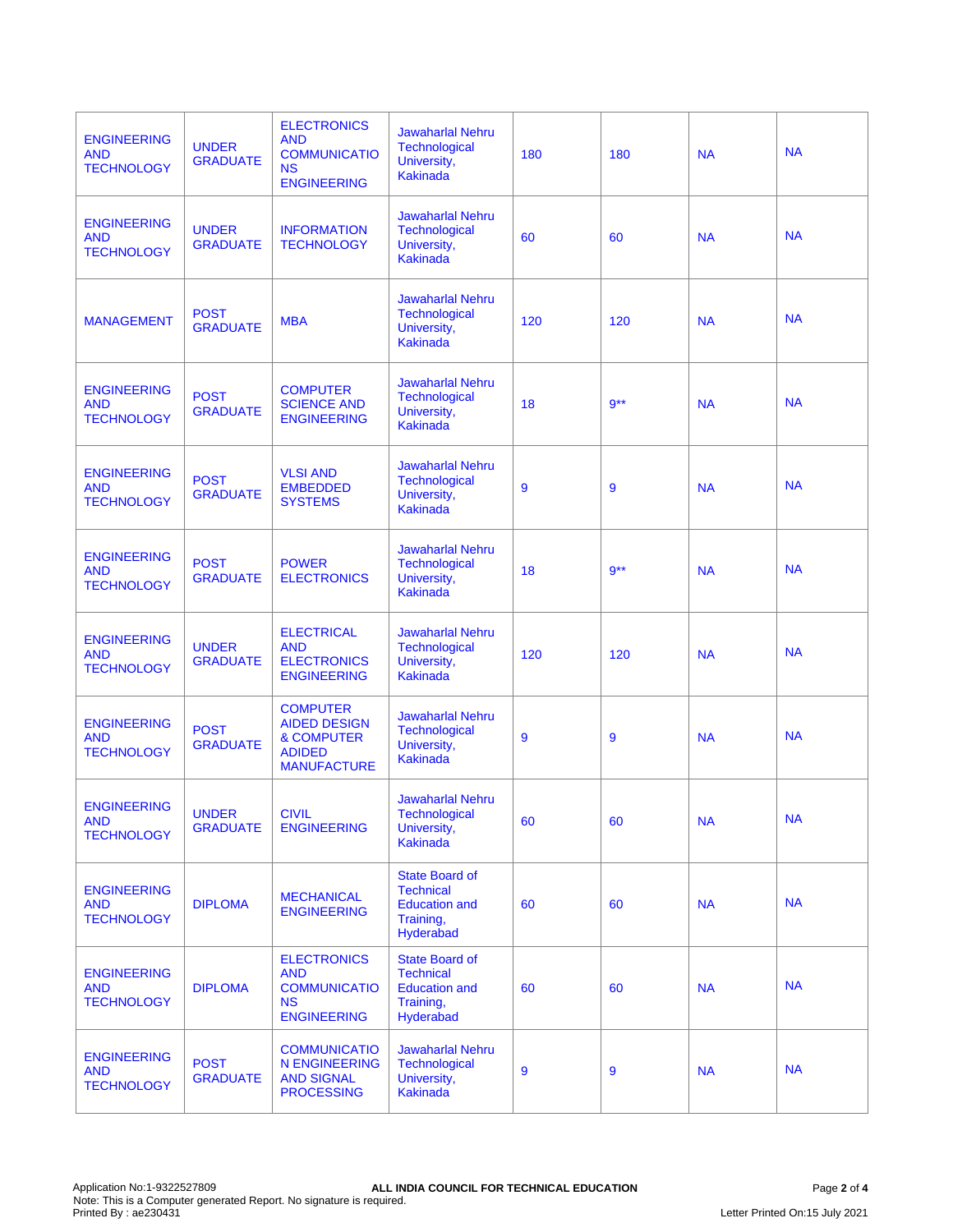| <b>ENGINEERING</b><br><b>AND</b><br><b>TECHNOLOGY</b> | <b>DIPLOMA</b>                  | <b>ELECTRICAL</b><br><b>AND</b><br><b>ELECTRONICS</b><br><b>ENGINEERING</b>       | State Board of<br><b>Technical</b><br><b>Education and</b><br>Training,<br>Hyderabad | 60           | 60         | <b>NA</b> | <b>NA</b> |
|-------------------------------------------------------|---------------------------------|-----------------------------------------------------------------------------------|--------------------------------------------------------------------------------------|--------------|------------|-----------|-----------|
| <b>ENGINEERING</b><br><b>AND</b><br><b>TECHNOLOGY</b> | <b>UNDER</b><br><b>GRADUATE</b> | <b>ELECTRONICS &amp;</b><br><b>COMMUNICATIO</b><br>N TECHNOLOGY                   | <b>Jawaharlal Nehru</b><br><b>Technological</b><br>University,<br><b>Kakinada</b>    | 60           | 60         | <b>NA</b> | <b>NA</b> |
| <b>ENGINEERING</b><br><b>AND</b><br><b>TECHNOLOGY</b> | <b>UNDER</b><br><b>GRADUATE</b> | <b>COMPUTER</b><br><b>SCIENCE &amp;</b><br><b>TECHNOLOGY</b>                      | <b>Jawaharlal Nehru</b><br>Technological<br>University,<br><b>Kakinada</b>           | 60           | 60         | <b>NA</b> | <b>NA</b> |
| <b>ENGINEERING</b><br><b>AND</b><br><b>TECHNOLOGY</b> | <b>UNDER</b><br><b>GRADUATE</b> | <b>ARTIFICIAL</b><br><b>INTELLIGENCE</b><br><b>AND MACHINE</b><br><b>LEARNING</b> | <b>Jawaharlal Nehru</b><br><b>Technological</b><br>University,<br><b>Kakinada</b>    | $\mathbf{0}$ | $60^{#}\%$ | <b>NA</b> | <b>NA</b> |

## Approved New Course(s)

\*\*Intake reduced due to the admissions less than or equal to 30% of the initial "Approved Intake" for the past 5 years consistently

#### **It is mandatory to comply with all the essential requirements as given in APH 2021-22 (Appendix 6)**

## **Important Instructions**

- 1. The State Government/ UT/ Directorate of Technical Education/ Directorate of Medical Education shall ensure that 10% of reservation for Economically Weaker Section (EWS) as per the reservation policy for admission, operational from the Academic year 2019-20 is implemented without affecting the reservation percentages of SC/ ST/ OBC/ General. However, this would not be applicable in the case of Minority Institutions referred to the Clause (1) of Article 30 of Constitution of India. Such Institution shall be permitted to increase in annual permitted strength over a maximum period of two years.
- 2. The Institution offering courses earlier in the Regular Shift, First Shift, Second Shift/Part Time now amalgamated as total intake shall have to fulfil all facilities such as Infrastructure, Faculty and other requirements as per the norms specified in the Approval Process Handbook 2021-22 for the Total Approved Intake. Further, the Institutions Deemed to be Universities/ Institutions having Accreditation/ Autonomy status shall have to maintain the Faculty: Student ratio as specified in the Approval Process Handbook.
- 3. Strict compliance of Anti-Ragging Regulation, Establishment of Committee for SC/ ST, Establishment of Internal Complaint Committee (ICC), Establishment of Online Grievance Redressal Mechanism, Barrier Free Built Environment for disabled and elderly persons, Fire and Safety Certificate should be maintained as per the provisions made in Approval Process Handbook and AICTE Regulation notified from time to time.
- 4. In case of any differences in content in this Computer generated Extension of Approval Letter, the content/information as approved by the Executive Council / General Council as available on the record of AICTE shall be final and binding.

**Prof.Rajive Kumar Member Secretary, AICTE**

Copy \*\* to:

- **1. The Director of Technical Education\*\*, Andhra Pradesh**
- **2**. **The Registrar\*\*,**